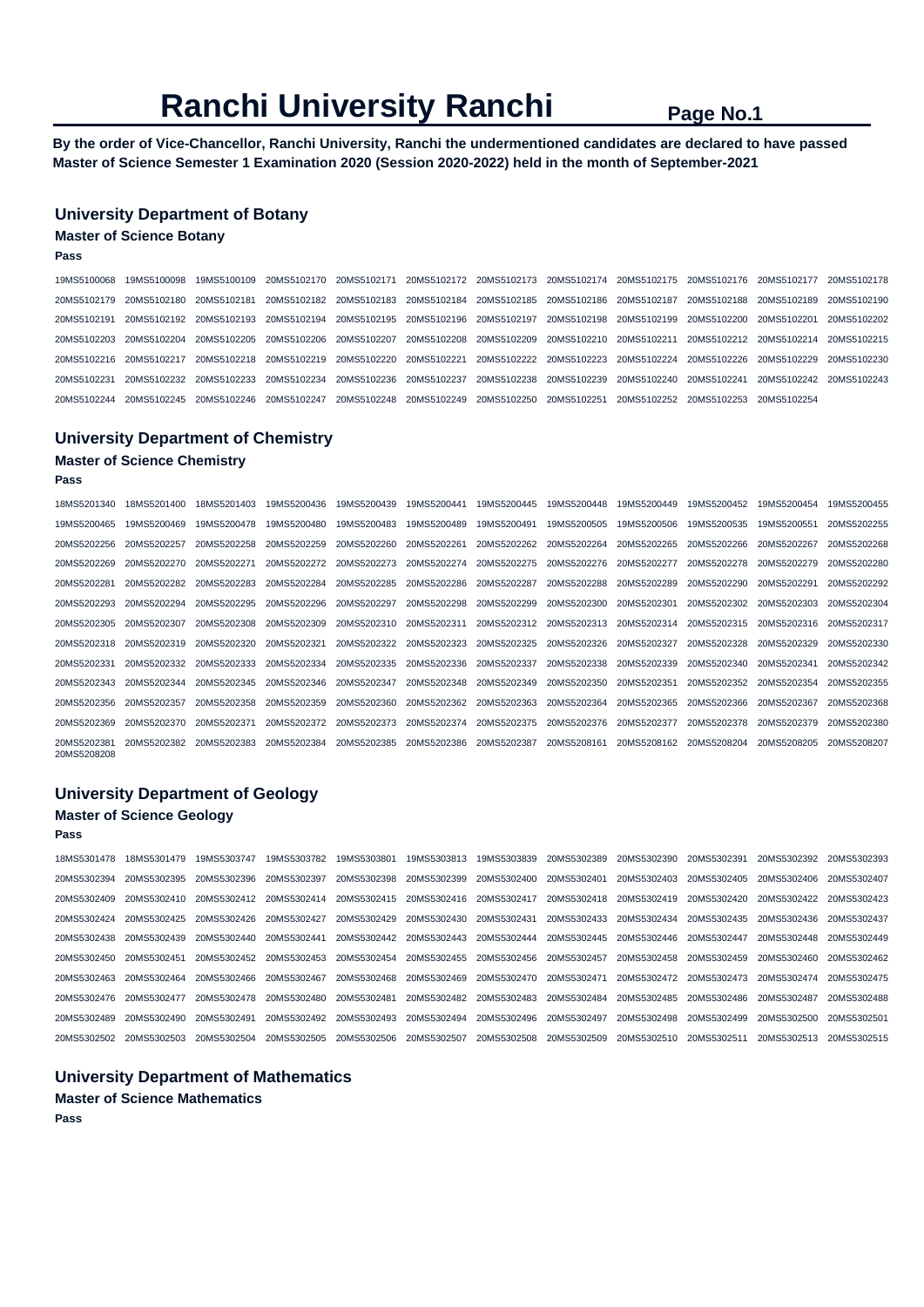**By the order of Vice-Chancellor, Ranchi University, Ranchi the undermentioned candidates are declared to have passed Master of Science Semester 1 Examination 2020 (Session 2020-2022) held in the month of September-2021** 

| 18MS5401537 | 18MS5401572 | 18MS5401622 | 18MS5401645 | 18MS5401647 | 18MS5401661 | 19MS5407683 | 19MS5407688 | 19MS5407689 | 19MS5407693 | 19MS5407701 | 19MS5407702 |
|-------------|-------------|-------------|-------------|-------------|-------------|-------------|-------------|-------------|-------------|-------------|-------------|
| 19MS5407705 | 19MS5407707 | 19MS5407708 | 19MS5407719 | 19MS5407720 | 19MS5407726 | 19MS5407729 | 19MS5407731 | 19MS5407734 | 19MS5407737 | 19MS5407742 | 19MS5407743 |
| 19MS5407746 | 19MS5407748 | 19MS5407750 | 19MS5407758 | 19MS5407759 | 19MS5407760 | 19MS5407761 | 19MS5407766 | 19MS5407777 | 19MS5407781 | 19MS5407783 | 19MS5407784 |
| 19MS5407785 | 19MS5407788 | 19MS5407789 | 19MS5407793 | 19MS5407799 | 19MS5407802 | 19MS5407803 | 19MS5407804 | 19MS5407811 | 19MS5407814 | 19MS5407818 | 19MS5407820 |
| 19MS5407822 | 19MS5407823 | 19MS5407828 | 19MS5407832 | 19MS5407837 | 19MS5407840 | 19MS5407843 | 19MS5407849 | 19MS5407850 | 19MS5407852 | 19MS5407853 | 19MS5407854 |
| 19MS5407855 | 19MS5407868 | 19MS5407885 | 19MS5407887 | 19MS5407888 | 19MS5407889 | 19MS5407895 | 19MS5407897 | 19MS5407899 | 19MS5407903 | 19MS5407906 | 19MS5407909 |
| 19MS5407911 | 20MS5402516 | 20MS5402517 | 20MS5402518 | 20MS5402520 | 20MS5402521 | 20MS5402522 | 20MS5402523 | 20MS5402525 | 20MS5402526 | 20MS5402527 | 20MS5402528 |
| 20MS5402529 | 20MS5402530 | 20MS5402531 | 20MS5402532 | 20MS5402537 | 20MS5402539 | 20MS5402540 | 20MS5402542 | 20MS5402543 | 20MS5402544 | 20MS5402545 | 20MS5402546 |
| 20MS5402547 | 20MS5402548 | 20MS5402549 | 20MS5402551 | 20MS5402552 | 20MS5402553 | 20MS5402554 | 20MS5402555 | 20MS5402556 | 20MS5402557 | 20MS5402558 | 20MS5402559 |
| 20MS5402561 | 20MS5402562 | 20MS5402564 | 20MS5402565 | 20MS5402566 | 20MS5402567 | 20MS5402569 | 20MS5402570 | 20MS5402572 | 20MS5402573 | 20MS5402574 | 20MS5402575 |
| 20MS5402576 | 20MS5402577 | 20MS5402578 | 20MS5402581 | 20MS5402582 | 20MS5402583 | 20MS5402585 | 20MS5402586 | 20MS5402587 | 20MS5402588 | 20MS5402589 | 20MS5402590 |
| 20MS5402592 | 20MS5402593 | 20MS5402594 | 20MS5402595 | 20MS5402596 | 20MS5402597 | 20MS5402599 | 20MS5402600 | 20MS5402601 | 20MS5402602 | 20MS5402603 | 20MS5402604 |
| 20MS5402605 | 20MS5402606 | 20MS5402607 | 20MS5402608 | 20MS5402609 | 20MS5402610 | 20MS5402611 | 20MS5402612 | 20MS5402615 | 20MS5402616 | 20MS5402617 | 20MS5402619 |
| 20MS5402620 | 20MS5402621 | 20MS5402622 | 20MS5402623 | 20MS5402625 | 20MS5402626 | 20MS5402627 | 20MS5402629 | 20MS5402630 | 20MS5402631 | 20MS5402632 | 20MS5402633 |
| 20MS5402634 | 20MS5402635 | 20MS5402637 | 20MS5402638 | 20MS5402639 | 20MS5402640 | 20MS5402641 | 20MS5402643 | 20MS5402644 | 20MS5402645 | 20MS5402647 | 20MS5402648 |
| 20MS5402650 | 20MS5402652 | 20MS5402653 | 20MS5402654 | 20MS5402655 | 20MS5402656 | 20MS5402657 | 20MS5402659 | 20MS5402660 | 20MS5402662 | 20MS5402663 | 20MS5402664 |
| 20MS5402665 | 20MS5402666 | 20MS5402667 | 20MS5402668 | 20MS5402669 | 20MS5402670 | 20MS5402671 | 20MS5402672 | 20MS5402673 | 20MS5402674 | 20MS5402675 | 20MS5402676 |
| 20MS5402677 | 20MS5402679 | 20MS5402680 | 20MS5402681 | 20MS5402682 | 20MS5402683 | 20MS5402684 | 20MS5402685 | 20MS5402686 | 20MS5402687 | 20MS5402688 | 20MS5402689 |
| 20MS5402691 | 20MS5402692 | 20MS5402693 | 20MS5402694 | 20MS5402695 | 20MS5402696 | 20MS5402698 | 20MS5402699 | 20MS5402700 | 20MS5402702 | 20MS5402703 | 20MS5402704 |
| 20MS5402706 | 20MS5402708 | 20MS5402709 | 20MS5402710 | 20MS5402711 | 20MS5402712 | 20MS5402713 | 20MS5402714 | 20MS5402715 | 20MS5402716 | 20MS5402718 | 20MS5402719 |
| 20MS5402720 | 20MS5402721 | 20MS5402722 |             |             |             |             |             |             |             |             |             |

# **University Department of Physics Master of Science Physics**

# **Pass**

| 18MS5501705                | 18MS5501729 | 18MS5501755 | 18MS5501758 | 18MS5501803 | 18MS5501812 | 18MS5501819 | 19MS5504379 | 19MS5504408 | 19MS5504409 | 19MS5504411 | 19MS5504434 |
|----------------------------|-------------|-------------|-------------|-------------|-------------|-------------|-------------|-------------|-------------|-------------|-------------|
| 19MS5504437                | 19MS5504438 | 19MS5504443 | 19MS5504444 | 19MS5504445 | 19MS5504447 | 19MS5504448 | 19MS5504449 | 19MS5504453 | 19MS5504455 | 19MS5504459 | 19MS5504467 |
| 19MS5504468                | 19MS5504469 | 19MS5504480 | 19MS5504483 | 19MS5504484 | 19MS5504489 | 19MS5504490 | 19MS5504494 | 19MS5504501 | 19MS5504509 | 19MS5504511 | 19MS5504514 |
| 19MS5504517                | 19MS5504520 | 19MS5504530 | 19MS5504533 | 19MS5504541 | 19MS5504550 | 19MS5504551 | 20MS5502723 | 20MS5502724 | 20MS5502725 | 20MS5502726 | 20MS5502727 |
| 20MS5502728                | 20MS5502729 | 20MS5502730 | 20MS5502731 | 20MS5502732 | 20MS5502733 | 20MS5502734 | 20MS5502735 | 20MS5502736 | 20MS5502737 | 20MS5502738 | 20MS5502739 |
| 20MS5502740                | 20MS5502741 | 20MS5502743 | 20MS5502744 | 20MS5502745 | 20MS5502747 | 20MS5502748 | 20MS5502749 | 20MS5502751 | 20MS5502752 | 20MS5502753 | 20MS5502754 |
| 20MS5502755                | 20MS5502756 | 20MS5502758 | 20MS5502759 | 20MS5502760 | 20MS5502761 | 20MS5502762 | 20MS5502763 | 20MS5502765 | 20MS5502766 | 20MS5502767 | 20MS5502768 |
| 20MS5502770                | 20MS5502771 | 20MS5502772 | 20MS5502773 | 20MS5502774 | 20MS5502775 | 20MS5502776 | 20MS5502777 | 20MS5502779 | 20MS5502780 | 20MS5502781 | 20MS5502782 |
| 20MS5502783                | 20MS5502784 | 20MS5502786 | 20MS5502787 | 20MS5502789 | 20MS5502791 | 20MS5502792 | 20MS5502793 | 20MS5502794 | 20MS5502796 | 20MS5502797 | 20MS5502798 |
| 20MS5502799                | 20MS5502800 | 20MS5502801 | 20MS5502802 | 20MS5502803 | 20MS5502804 | 20MS5502807 | 20MS5502808 | 20MS5502809 | 20MS5502810 | 20MS5502811 | 20MS5502812 |
| 20MS5502813                | 20MS5502814 | 20MS5502815 | 20MS5502817 | 20MS5502818 | 20MS5502820 | 20MS5502821 | 20MS5502822 | 20MS5502823 | 20MS5502824 | 20MS5502826 | 20MS5502827 |
| 20MS5502828                | 20MS5502829 | 20MS5502830 | 20MS5502831 | 20MS5502832 | 20MS5502833 | 20MS5502835 | 20MS5502836 | 20MS5502837 | 20MS5502838 | 20MS5502841 | 20MS5502842 |
| 20MS5502843<br>20MS5508167 | 20MS5502845 | 20MS5502846 | 20MS5502847 | 20MS5502848 | 20MS5502849 | 20MS5502851 | 20MS5502852 | 20MS5502855 | 20MS5502856 | 20MS5502857 | 20MS5502858 |

# **University Department of Zoology Master of Science Zoology**

## **Pass**

| 18MS5701843 | 18MS5701848 | 18MS5701886             | 19MS5700154             | 19MS5700174 | 19MS5700177 | 19MS5700213 | 19MS5700238             | 19MS5700241 | 19MS5700263 | 19MS5700276 | 20MS5702893 |
|-------------|-------------|-------------------------|-------------------------|-------------|-------------|-------------|-------------------------|-------------|-------------|-------------|-------------|
| 20MS5702894 | 20MS5702895 | 20MS5702896             | 20MS5702897             | 20MS5702898 | 20MS5702899 | 20MS5702900 | 20MS5702901             | 20MS5702903 | 20MS5702904 | 20MS5702905 | 20MS5702906 |
| 20MS5702908 | 20MS5702909 | 20MS5702910 20MS5702911 |                         | 20MS5702912 | 20MS5702913 |             | 20MS5702914 20MS5702915 | 20MS5702916 | 20MS5702917 | 20MS5702918 | 20MS5702919 |
| 20MS5702920 | 20MS5702921 |                         | 20MS5702922 20MS5702923 | 20MS5702924 | 20MS5702926 | 20MS5702927 | 20MS5702928             | 20MS5702929 | 20MS5702930 | 20MS5702931 | 20MS5702932 |
| 20MS5702933 | 20MS5702934 | 20MS5702935             | 20MS5702936             | 20MS5702937 | 20MS5702938 | 20MS5702939 | 20MS5702940             | 20MS5702941 | 20MS5702942 | 20MS5702943 | 20MS5702945 |
| 20MS5702946 | 20MS5702947 | 20MS5702948             | 20MS5702949             | 20MS5702950 | 20MS5702951 |             | 20MS5702952 20MS5702953 | 20MS5702954 | 20MS5702955 | 20MS5702956 | 20MS5702957 |
| 20MS5702958 | 20MS5702959 | 20MS5702960             | 20MS5702961             | 20MS5702962 | 20MS5702963 | 20MS5702964 | 20MS5702965             | 20MS5702966 | 20MS5702967 | 20MS5702968 | 20MS5702970 |
| 20MS5702971 | 20MS5702972 | 20MS5702973             | 20MS5702974             | 20MS5702975 | 20MS5702976 | 20MS5702977 | 20MS5702978             | 20MS5702979 | 20MS5702980 | 20MS5702981 | 20MS5702982 |
| 20MS5702983 | 20MS5702984 | 20MS5702985             | 20MS5702986             | 20MS5702987 | 20MS5702988 | 20MS5702989 | 20MS5702990             | 20MS5702991 | 20MS5702992 | 20MS5702993 | 20MS5702994 |
| 20MS5702995 | 20MS5702997 | 20MS5702998             | 20MS5702999             | 20MS5703000 | 20MS5703001 | 20MS5703002 | 20MS5703003             | 20MS5703004 | 20MS5703005 | 20MS5703006 |             |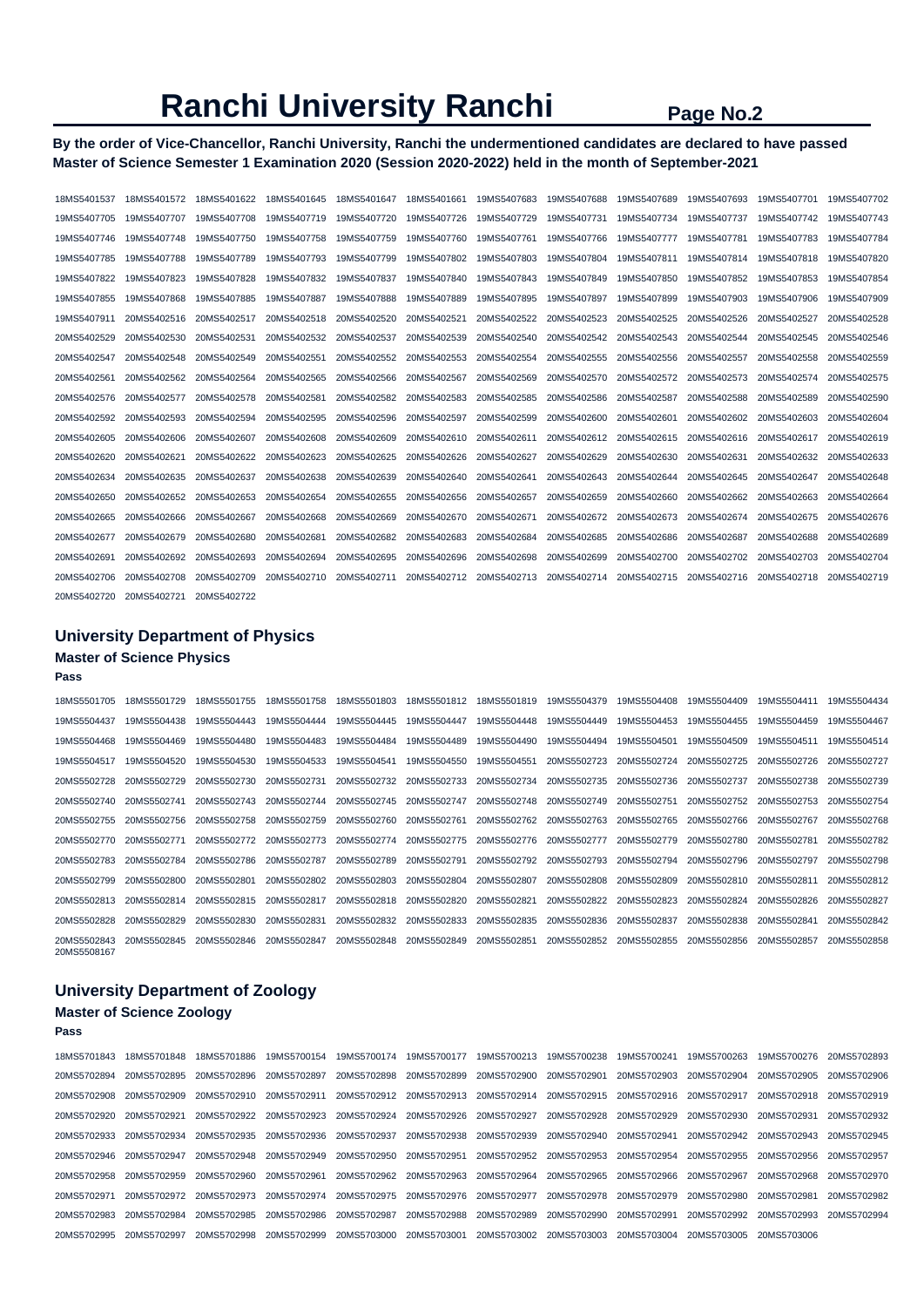**By the order of Vice-Chancellor, Ranchi University, Ranchi the undermentioned candidates are declared to have passed Master of Science Semester 1 Examination 2020 (Session 2020-2022) held in the month of September-2021** 

### **Master of Science Environmental Science**

#### **Pass**

**Pass** 

20MS6302859 20MS6302860 20MS6302861 20MS6302862 20MS6302863 20MS6302864 20MS6302865 20MS6302866 20MS6302868 20MS6302869 20MS6302870 20MS6302871 20MS6302872 20MS6302873 20MS6302874 20MS6302875 20MS6302876 20MS6302877 20MS6302878 20MS6302880 20MS6302881 20MS6302882 20MS6302883 20MS6302885 20MS6302886 20MS6302887 20MS6302888 20MS6302889 20MS6302890 20MS6302891

## **Birsa College, Khunti**

# **Master of Science Mathematics**

19MS5408424 19MS5408432 19MS5408434 19MS5408435 19MS5408438 19MS5408439 19MS5408441 19MS5408442 19MS5408445 19MS5408446 19MS5408452 19MS5408454 19MS5408457 19MS5408458 19MS5408459 19MS5408460 19MS5408461 19MS5408462 19MS5408463 19MS5408466 19MS5408467 19MS5408468 19MS5408469 19MS5408470 19MS5408471 19MS5408472 19MS5408474 19MS5408475 19MS5408476 19MS5408477 19MS5408480 19MS5408481 19MS5408482 19MS5408484 19MS5408490 19MS5408491 19MS5408492 19MS5408494 19MS5408496 19MS5408498 19MS5408510 19MS5408511 19MS5408512 19MS5408513 20MS5403946 20MS5403947 20MS5403948 20MS5403949 20MS5403950 20MS5403952 20MS5403953 20MS5403954 20MS5403955 20MS5403956 20MS5403957 20MS5403958 20MS5403959 20MS5403960 20MS5403961 20MS5403962 20MS5403963 20MS5403964 20MS5403965 20MS5403966 20MS5403967 20MS5403968 20MS5403969 20MS5403970 20MS5403971 20MS5403973 20MS5403974 20MS5403975 20MS5403976 20MS5403977 20MS5403978 20MS5403979 20MS5403980 20MS5403981 20MS5403982 20MS5403983 20MS5403984 20MS5403985 20MS5403986 20MS5403987 20MS5403988 20MS5403989 20MS5403990 20MS5403991 20MS5403992 20MS5403993 20MS5403994 20MS5403995 20MS5403997 20MS5403998 20MS5403999 20MS5404000 20MS5404001 20MS5404002 20MS5404003 20MS5404004 20MS5404006 20MS5404007 20MS5404008 20MS5404009 20MS5404010 20MS5404011 20MS5404012 20MS5404013 20MS5404014 20MS5404015 20MS5404016 20MS5408067 20MS5408068 20MS5408069 **Master of Science Physics Pass** 

20MS5504017 20MS5504018 20MS5504019 20MS5504020 20MS5504021 20MS5504022 20MS5504023 20MS5504024 20MS5504025 20MS5504026 20MS5504027 20MS5504029 20MS5504030 20MS5504031 20MS5504032 20MS5504033 20MS5504034 20MS5504035 20MS5504036 20MS5504037 20MS5504038 20MS5504040 20MS5504041 20MS5504042 20MS5504043 20MS5504044 20MS5504045 20MS5504046 20MS5504047 20MS5504048 20MS5504049 20MS5504050 20MS5504051 20MS5504052 20MS5504053 20MS5504054 20MS5504055

### **Master of Science Zoology**

**Pass** 

20MS5704056 20MS5704057 20MS5704058 20MS5704059 20MS5704060 20MS5704061 20MS5704062 20MS5704063 20MS5704064 20MS5704065 20MS5704066 20MS5704067 20MS5704068 20MS5704069 20MS5704070 20MS5704072

## **Doranda College, Ranchi**

### **Master of Science Botany**

### **Pass**

19MS5106923 19MS5106926 19MS5106927 20MS5104871 20MS5104872 20MS5104873 20MS5104874 20MS5104875 20MS5104876 20MS5104877 20MS5104878 20MS5104879 20MS5104880 20MS5104881 20MS5104882 20MS5104883 20MS5104884 20MS5104885 20MS5104886 20MS5104887 20MS5104888 20MS5104889 20MS5104890 20MS5104891 20MS5104892 20MS5104893 20MS5104894 20MS5104895 20MS5104896 20MS5104897 20MS5104898 20MS5104900 20MS5104901 20MS5104902 20MS5104903 20MS5104904 20MS5104905 20MS5104906

#### **Master of Science Chemistry**

**Pass** 

18MS5205672 19MS5205689 19MS5205694 19MS5205696 19MS5205700 19MS5205701 19MS5205709 19MS5205712 19MS5205716 19MS5205717 19MS5205721 20MS5204907 20MS5204908 20MS5204909 20MS5204910 20MS5204911 20MS5204912 20MS5204913 20MS5204914 20MS5204915 20MS5204916 20MS5204917 20MS5204918 20MS5204919 20MS5204920 20MS5204921 20MS5204922 20MS5204923 20MS5204924 20MS5204925 20MS5204926 20MS5204927 20MS5204928 20MS5204929 20MS5204930 20MS5204931 20MS5204932 20MS5204933 20MS5204934 20MS5204935 20MS5204936 20MS5204938 20MS5204939 20MS5204940 20MS5204941 20MS5204942 20MS5204943 20MS5204944 20MS5204945 20MS5204946 20MS5204947 20MS5204949 20MS5204950 20MS5204951 20MS5204952 20MS5204953 20MS5204954 20MS5204955 20MS5208017 20MS5208018 20MS5208019 20MS5208020 20MS5208021 20MS5208022

#### **Master of Science Mathematics**

**Pass**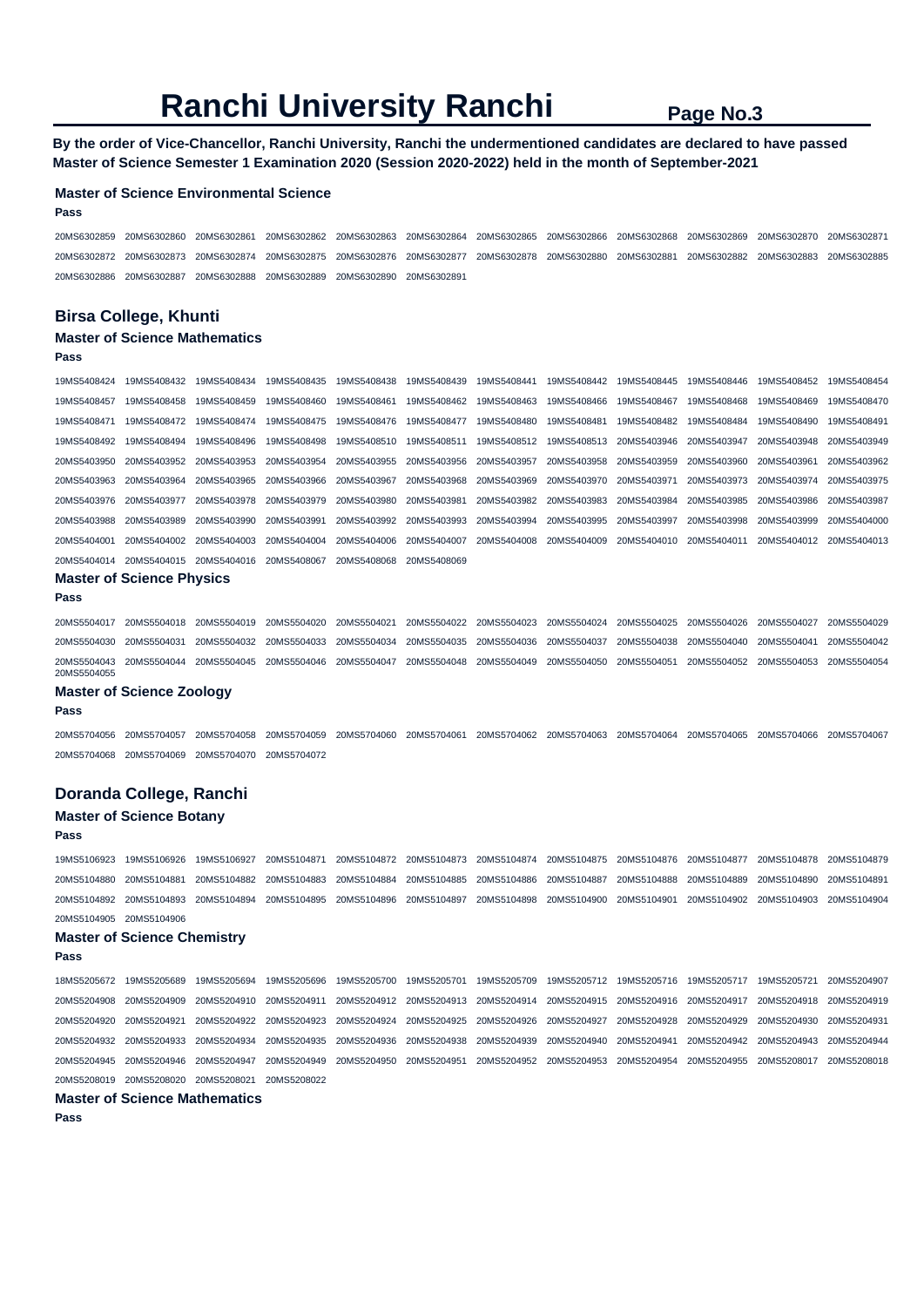# **By the order of Vice-Chancellor, Ranchi University, Ranchi the undermentioned candidates are declared to have passed Master of Science Semester 1 Examination 2020 (Session 2020-2022) held in the month of September-2021**

| 18MS5405694 | 18MS5405697                                                                                                 | 18MS5405740 | 19MS5405722 | 19MS5405726 | 19MS5405729 | 19MS5405733                         | 19MS5405734 | 19MS5405735 | 19MS5405738             | 19MS5405739 | 19MS5405746 |
|-------------|-------------------------------------------------------------------------------------------------------------|-------------|-------------|-------------|-------------|-------------------------------------|-------------|-------------|-------------------------|-------------|-------------|
| 19MS5405747 | 19MS5405748                                                                                                 | 19MS5405749 | 19MS5405751 | 19MS5405752 | 19MS5405756 | 19MS5405759                         | 19MS5405764 | 19MS5405765 | 19MS5406941             | 19MS5406942 | 19MS5406949 |
| 20MS5404956 | 20MS5404957                                                                                                 | 20MS5404958 | 20MS5404959 | 20MS5404960 | 20MS5404961 | 20MS5404962                         | 20MS5404963 | 20MS5404964 | 20MS5404965             | 20MS5404966 | 20MS5404967 |
| 20MS5404968 | 20MS5404969                                                                                                 | 20MS5404970 | 20MS5404971 | 20MS5404972 | 20MS5404973 | 20MS5404975                         | 20MS5404976 | 20MS5404977 | 20MS5404978             | 20MS5404979 | 20MS5404981 |
| 20MS5404982 | 20MS5404983                                                                                                 | 20MS5404984 | 20MS5404985 | 20MS5404986 | 20MS5404987 | 20MS5404988                         | 20MS5404989 | 20MS5404990 | 20MS5404991             | 20MS5404992 | 20MS5404993 |
| 20MS5404994 | 20MS5404995                                                                                                 | 20MS5404996 | 20MS5404997 | 20MS5404998 | 20MS5404999 | 20MS5405000                         | 20MS5405001 | 20MS5408023 | 20MS5408024             | 20MS5408025 | 20MS5408026 |
| 20MS5408027 | 20MS5408028                                                                                                 | 20MS5408030 | 20MS5408031 | 20MS5408032 | 20MS5408033 | 20MS5408034                         |             |             |                         |             |             |
|             | <b>Master of Science Physics</b>                                                                            |             |             |             |             |                                     |             |             |                         |             |             |
| Pass        |                                                                                                             |             |             |             |             |                                     |             |             |                         |             |             |
| 18MS5505744 | 18MS5505749                                                                                                 | 18MS5505760 | 18MS5505765 | 18MS5505772 | 18MS5505773 | 18MS5505774                         | 18MS5505783 | 19MS5505770 | 19MS5505771             | 19MS5505772 | 19MS5505774 |
| 19MS5505775 | 19MS5505778                                                                                                 | 19MS5505779 | 19MS5505781 | 19MS5505784 | 19MS5505785 | 19MS5505787                         | 19MS5505788 | 19MS5505789 | 19MS5505790             | 19MS5505791 | 19MS5505792 |
| 19MS5505793 | 19MS5505794                                                                                                 | 19MS5505795 | 19MS5505796 | 19MS5505797 | 19MS5505798 | 19MS5505801                         | 19MS5505802 | 19MS5505803 | 19MS5505805             | 19MS5505809 | 19MS5505810 |
| 19MS5505811 | 19MS5505812                                                                                                 | 19MS5505813 | 19MS5505814 | 19MS5505815 | 19MS5505816 | 19MS5505817                         | 19MS5505818 | 19MS5505820 | 19MS5505821             | 19MS5505825 | 19MS5505828 |
| 19MS5505832 | 19MS5505834                                                                                                 | 20MS5505002 | 20MS5505003 | 20MS5505004 | 20MS5505005 | 20MS5505006                         | 20MS5505007 | 20MS5505008 | 20MS5505009             | 20MS5505010 | 20MS5505012 |
| 20MS5505013 | 20MS5505014                                                                                                 | 20MS5505015 | 20MS5505016 | 20MS5505017 | 20MS5505018 | 20MS5505020                         | 20MS5505021 | 20MS5505022 | 20MS5505023             | 20MS5505024 | 20MS5505025 |
| 20MS5505026 | 20MS5505027                                                                                                 | 20MS5505028 | 20MS5505029 | 20MS5505030 | 20MS5505032 | 20MS5505033                         | 20MS5505034 | 20MS5505035 | 20MS5505036             | 20MS5505037 | 20MS5505038 |
| 20MS5505039 | 20MS5505041                                                                                                 | 20MS5505042 | 20MS5505043 | 20MS5505044 | 20MS5505045 | 20MS5505046                         | 20MS5508035 | 20MS5508036 |                         |             |             |
|             | <b>Master of Science Zoology</b>                                                                            |             |             |             |             |                                     |             |             |                         |             |             |
| Pass        |                                                                                                             |             |             |             |             |                                     |             |             |                         |             |             |
| 18MS5705809 | 18MS5705810                                                                                                 | 18MS5705815 | 18MS5705828 | 18MS5705829 | 18MS5705842 | 19MS5705838                         | 19MS5705840 | 19MS5705842 | 19MS5705843             | 19MS5705845 | 19MS5705848 |
| 19MS5705851 | 19MS5705859                                                                                                 | 19MS5705860 | 19MS5705862 | 19MS5705866 | 19MS5705870 | 19MS5705872                         | 19MS5705873 | 19MS5705875 | 19MS5705876             | 19MS5705877 | 19MS5705880 |
| 19MS5705881 | 19MS5705882                                                                                                 | 19MS5705883 | 19MS5705885 | 19MS5705886 | 19MS5705890 | 19MS5705892                         | 19MS5706951 | 19MS5706952 | 20MS5705047             | 20MS5705048 | 20MS5705049 |
| 20MS5705050 | 20MS5705051                                                                                                 | 20MS5705052 | 20MS5705053 | 20MS5705054 | 20MS5705055 | 20MS5705056                         | 20MS5705057 | 20MS5705058 | 20MS5705060             | 20MS5705061 | 20MS5705062 |
| 20MS5705063 | 20MS5705064                                                                                                 | 20MS5705065 | 20MS5705067 | 20MS5705068 | 20MS5705069 | 20MS5705070                         | 20MS5705071 | 20MS5705072 | 20MS5705073             | 20MS5705074 | 20MS5705075 |
| 20MS5705076 | 20MS5705078                                                                                                 | 20MS5705079 | 20MS5705080 | 20MS5705081 | 20MS5705082 | 20MS5705083                         | 20MS5705084 | 20MS5705085 | 20MS5705086             | 20MS5705087 | 20MS5705088 |
| 20MS5705089 | 20MS5705090                                                                                                 | 20MS5705091 | 20MS5705092 | 20MS5705093 | 20MS5705094 | 20MS5705095                         |             |             |                         |             |             |
|             | <b>Gossner College, Ranchi</b>                                                                              |             |             |             |             |                                     |             |             |                         |             |             |
|             | <b>Master of Science Botany</b>                                                                             |             |             |             |             |                                     |             |             |                         |             |             |
| Pass        |                                                                                                             |             |             |             |             |                                     |             |             |                         |             |             |
| 19MS5106751 | 19MS5106753 20MS5107646                                                                                     |             | 20MS5107647 | 20MS5107648 | 20MS5107649 | 20MS5107650                         | 20MS5108079 |             |                         |             |             |
|             | <b>Master of Science Chemistry</b>                                                                          |             |             |             |             |                                     |             |             |                         |             |             |
| Pass        |                                                                                                             |             |             |             |             |                                     |             |             |                         |             |             |
| 18MS5206703 | 20MS5207652 20MS5207653                                                                                     |             | 20MS5207655 | 20MS5207656 |             |                                     |             |             |                         |             |             |
|             | <b>Master of Science Physics</b>                                                                            |             |             |             |             |                                     |             |             |                         |             |             |
| Pass        |                                                                                                             |             |             |             |             |                                     |             |             |                         |             |             |
|             | 19MS5506775 20MS5507662 20MS5507663 20MS5507664 20MS5507665 20MS5507666 20MS5507667 20MS5507668 20MS5507669 |             |             |             |             |                                     |             |             | 20MS5507671 20MS5507672 |             |             |
|             | <b>Master of Science Zoology</b>                                                                            |             |             |             |             |                                     |             |             |                         |             |             |
| Pass        |                                                                                                             |             |             |             |             |                                     |             |             |                         |             |             |
| 19MS5706780 |                                                                                                             |             | 19MS5706787 | 19MS5706788 | 19MS5706792 | 19MS5706793                         | 19MS5706796 | 19MS5706797 | 19MS5706798             | 20MS5707673 | 20MS5707674 |
| 20MS5707675 | 20MS5707676 20MS5707677                                                                                     |             | 20MS5707678 | 20MS5707679 | 20MS5707680 | 20MS5707681                         | 20MS5707682 | 20MS5707683 | 20MS5707684             | 20MS5707685 | 20MS5707686 |
|             |                                                                                                             |             |             |             |             | 20MS5707692 20MS5707693 20MS5707694 |             | 20MS5707695 | 20MS5707696             | 20MS5707697 | 20MS5707698 |
|             | <b>S.S.Memorial College, Ranchi</b>                                                                         |             |             |             |             |                                     |             |             |                         |             |             |

# **Master of Science Botany**

**Pass**  20MS5107288